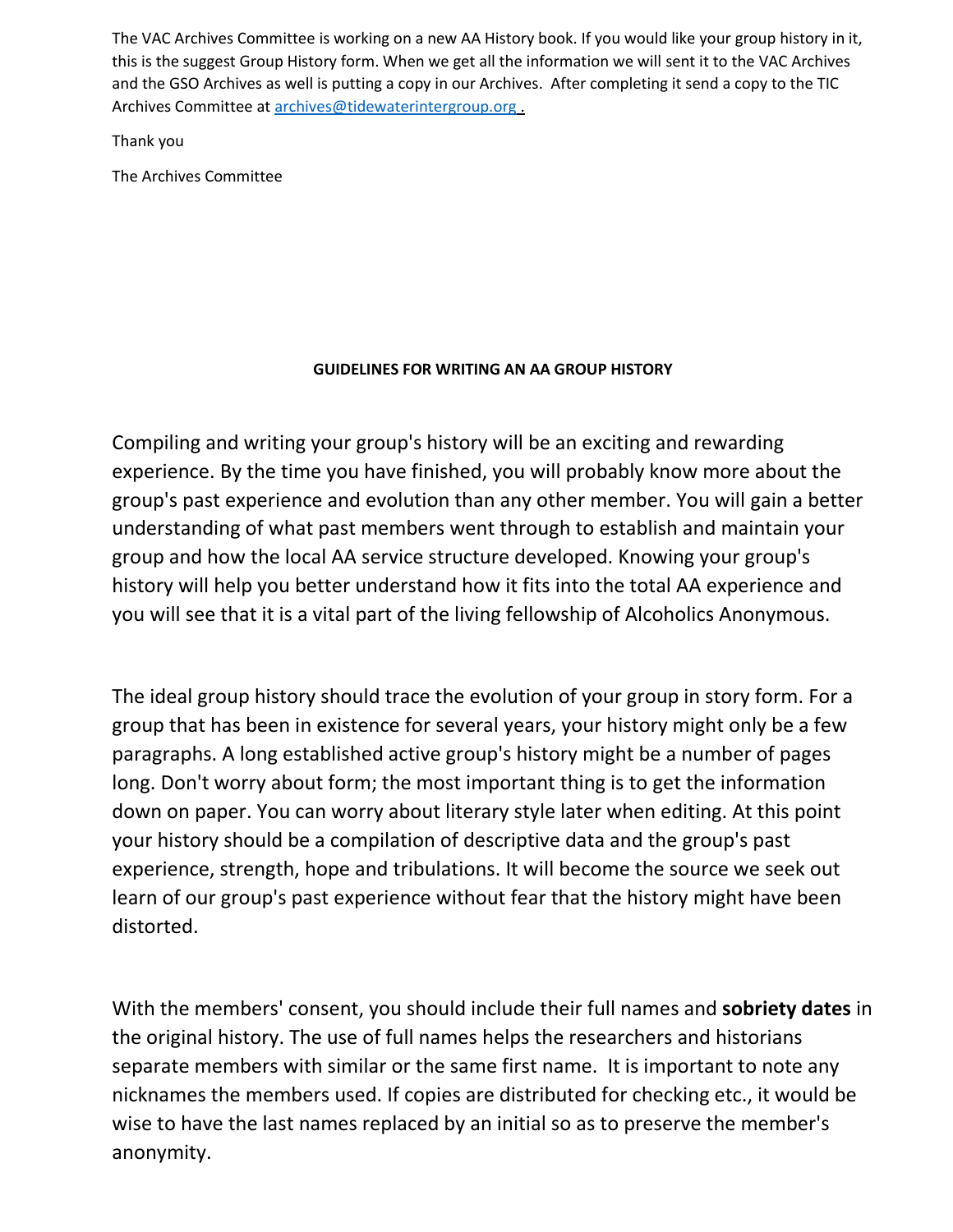Your first step in compiling a history will be to talk to the old-timers in your group. With their help you can make up a list of names of the earliest members (or their spouse) that still might be around. Many of the key people may no longer attend the group meetings or may have moved to other nearby communities. No source of information should be overlooked - we all have spotty memories! You might want to have a meeting of old timers. You will be surprised how they jog each other's memories when they get to reminisce about the "good old days!" You may also want to consider having a joint meeting of old-timers from a number of groups within your community or district(s). Be sure to tape these meetings, as it would be difficult to keep up with accurate note taking. Please remember to send copies of any tapes made by old-timers to your Intergroup and District Archivist.

Once you start writing your group history from what you have learned from this first old-timers meeting (or meetings), you will begin to detect gaps in the story. Now is the time to talk to the old-timers on a one-to-one basis. You will know better what questions to ask at this point, and your increasing awareness will help you guide the conversation to fill in the information you need. You may be surprised at how many events outside of the group itself are vital in explaining its history.

As soon as you think your history is nearly complete, share it with oldtimers and other members. Remember that it is their history. They will be a lot of help in filling in missing information and putting that final touch on the group history. When you feel your group history is complete, make a copy for your group, a copy for your District Archivist (or DCM if you don't have a District Archivist), Intergroup Archivist and mail the original to the Area Archivist. This last step is very important. We need to have a central location for the histories of all the groups in our area, so we will know where to find them. This will be the resource from which the histories can be retrieved in the event the copy at the district level is lost or misplaced. Our experience has been that the latter is a fairly frequent occurrence.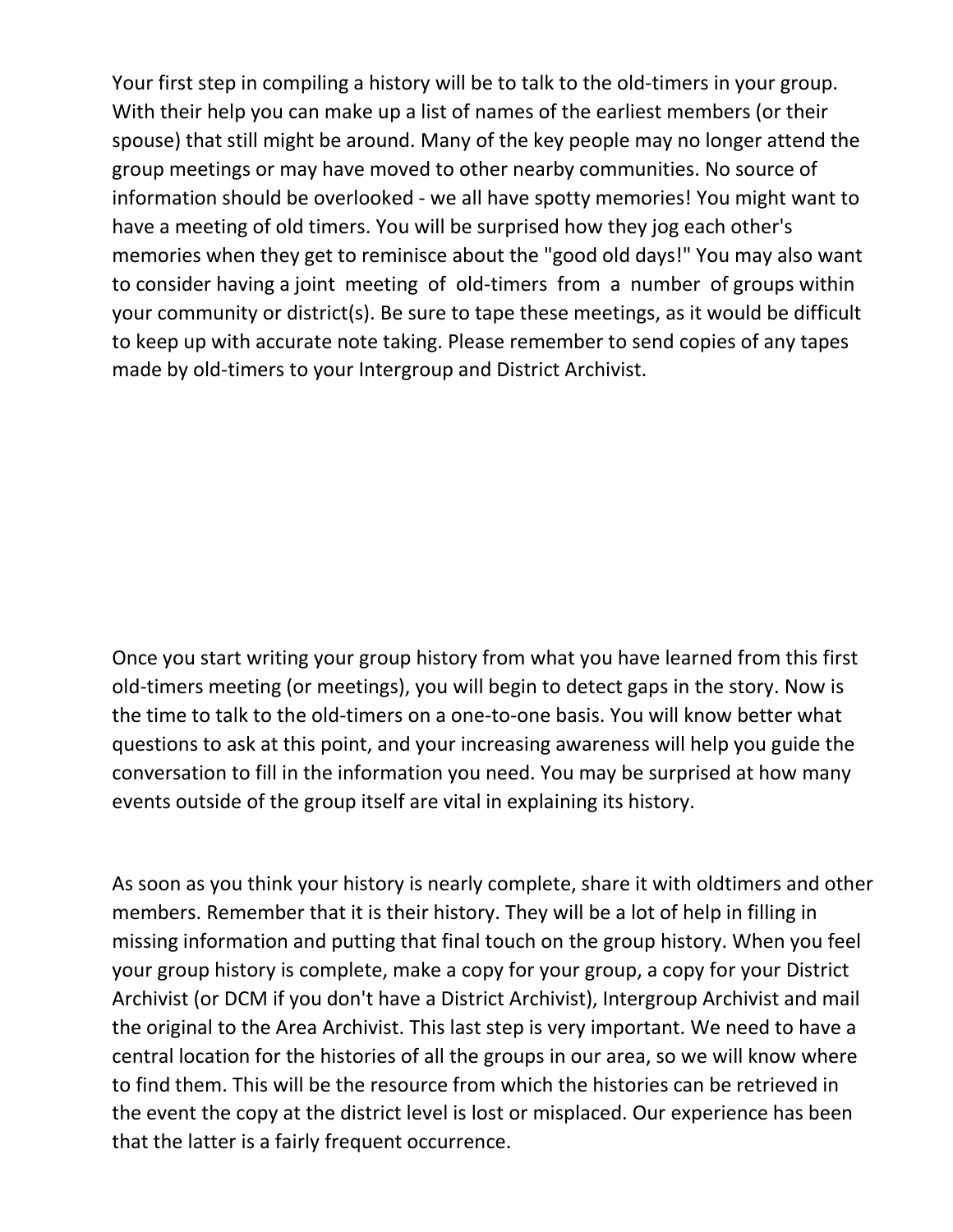We are particularly interested in some anecdotes and "color". Our history will be more interesting if it is about people as well as facts. Ask your members to tell about the most unforgettable characters they know in AA. Which members have been the most dedicated and helpful? There must be some wonderful stories in your area. Let's preserve these stories for posterity. By sending them to the Intergroup Archives at [archives@tidewaterintergoup.org](mailto:archives@tidewaterintergoup.org) or dropping them off at the Intergroup Office.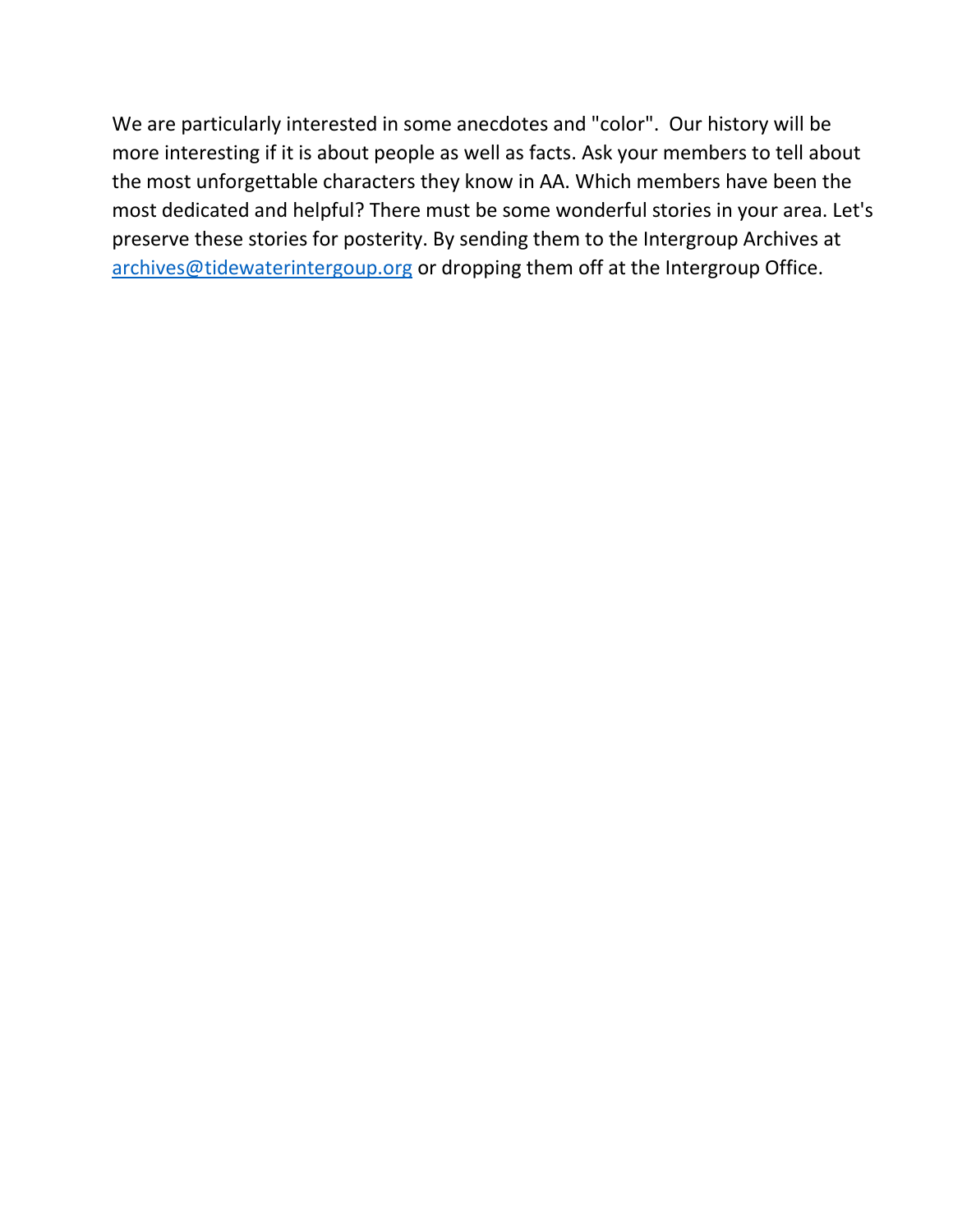| Group Number (if known) _____________________________ |
|-------------------------------------------------------|
|                                                       |
|                                                       |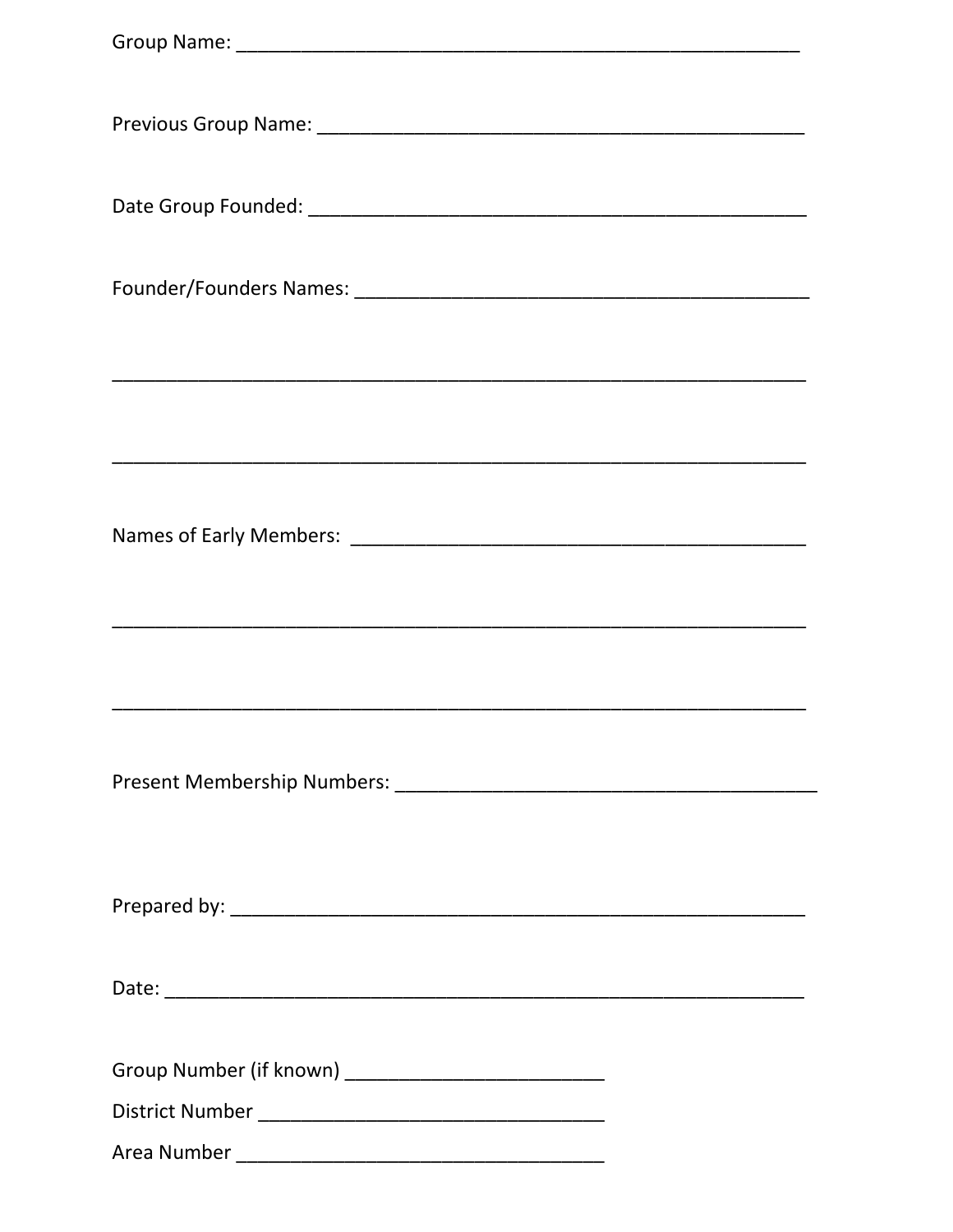## **Beginning questions**

When and why was the Group first formed and where did it meet?

How many members did the Group start with?

What was the original meeting format and how has it changed to the current form (discussion, speaker, preselected topic, etc)?

Do any of the original members of the Group still attend meetings?

Was the Group a "spin off' from another group?

Did the Group keep the original name; if not why did it change and to what new name?

Was the Group meant to fill the needs of a specific segment of the Fellowship?

What segment of the fellowship is currently represented in the Group?

(old-timers, treatment center patients, young people, professionals, DWI's, men/women)

Who was instrumental in forming the Group and who were the first officers?

Have any "unusual" or "unforgettable" characters ever been associated with the Group?

Have any other groups spun off from this group?

Does the Group have any particularly close relationship with another group?

Do the members of this Group also attend other groups together?

Has the Group been involved in any outside activities as a group? (potlucks, institutions, Public Information, 12 step work, workshops, holiday events, dances, conventions, outside speakers, etc.)?

Does the Group celebrate its member's sobriety anniversaries?

Does the Group give out chips and if so what style (poker, brass, and aluminum)?

Does the Group celebrate on the member birthday or at a special monthly meeting?

If there is a cake, does the group or the member provide it?